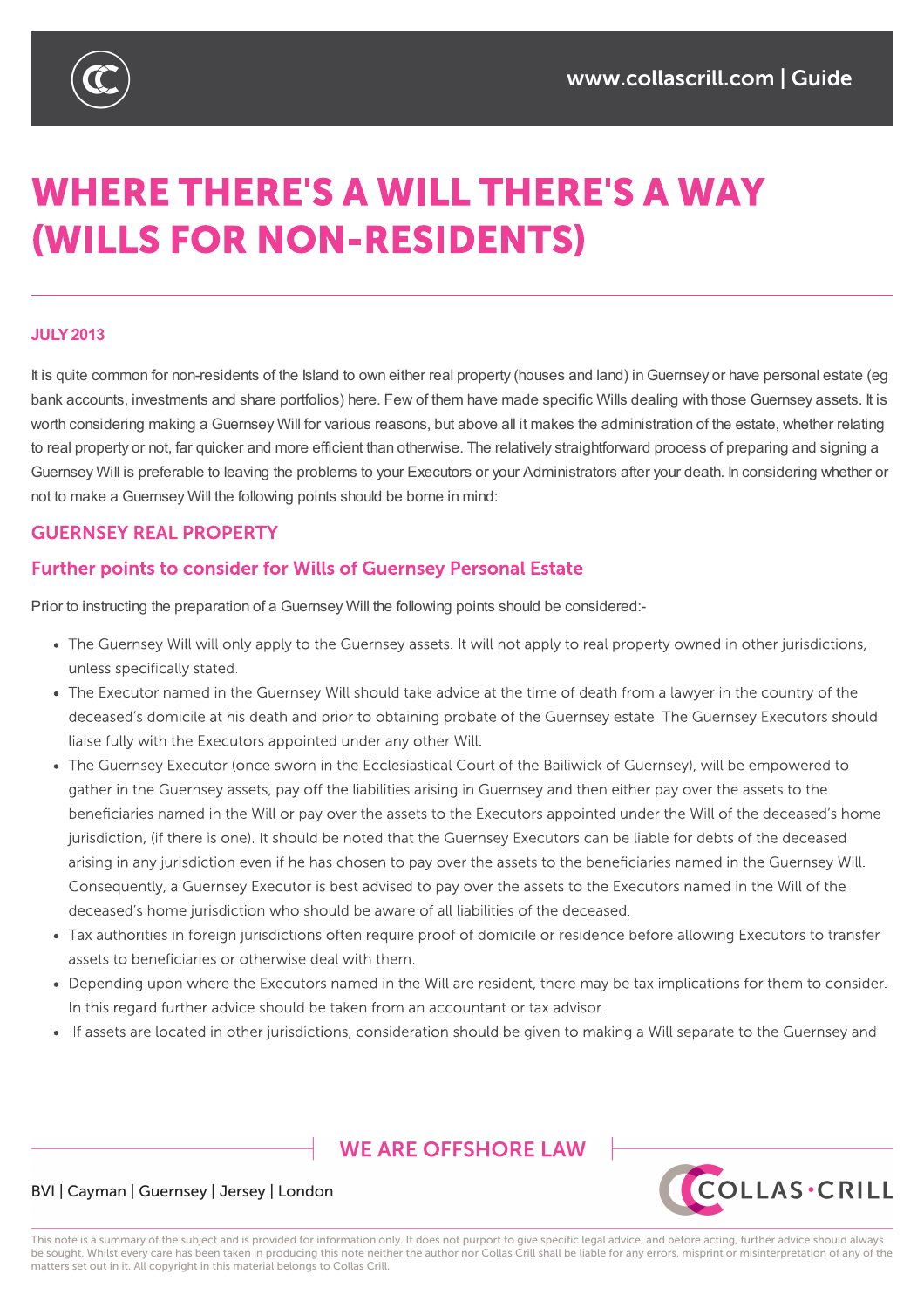

main Wills dealing with those assets only. If this is done care needs to be taken not to revoke either the Guernsey Will or the main Will. This can be achieved by expressly confirming the Guernsey Will in the subsequent Will

## **Ecclesiastical Court**

The probate registry in the Bailiwick of Guernsey is the Ecclesiastical Court of the Bailiwick of Guernsey. This court issues Grants of Representation (probate or letters of administration) for resident and non-resident individuals. It should be noted that the court charges a fixed fee based on a tariff for the grant according to (1) the size of the Guernsey estate, (if the grant is subsequent to an original grant in the home jurisdiction) or (2) the size of the worldwide estate, (if the Guernsey grant is to be the first). The tariff equates to approximately 0.35% of the gross value of the estate. There are supplementary charges for the documentation required such as oaths, powers of attorney and registration.

If a person is not resident inGuernsey but has personal assets here, Guernsey Law will not apply to the distribution of the Guernsey assets unless he dies domiciled inGuernsey. Domicile, for inheritance purposes, is not the same as domicile for tax purposes. Under Guernsey Law, domicile as a legal concept can essentially take two forms. The first is "domicile of origin", which is the place where the deceased was born and lived after birth. Alternatively, a person may have acquired a "domicile of choice". This is where there is a change of the domicile of origin to a domicile of a different jurisdiction where the person has taken up residence and where he intends to remain permanently. Consequently, during a person's lifetime, his domicile could change many times. It is the law of domicile (whether it be of origin or choice) at the date of death which will govern the distribution of personal estate, wherever it is situated in the world.

The first is "domicile of origin", which is the place where the deceased was born and lived after birth. Alternatively, a person may have acquired a "domicile of choice"

Whilst a Guernsey Will will include certain wishes, these will be construed in accordance with the law of domicile of the person making the Will at the date of his death.

Accordingly, prior to signing a Guernsey Will, it is sensible to take advice from a lawyer in the home jurisdiction of domicile in order to ensure that the Will will be wholly effective under that law.

In the case of real property, the law of the place where the real property is situated will always govern what can and cannot be done in a Will disposing of that real property. Guernsey Law will apply to Guernsey real property if owned by one or more individuals.

If the real property is owned by a company then the asset does not consist of real property but rather shares in the company which owns the real property. Shares in a company are deemed to be personal estate and not real property and therefore Guernsey Law may not necessarily apply to the distribution of that real property on death.

### **PERSONAL PROPERTY**

Guernsey is an attractive place to invest for those not resident inGuernsey. As with many offshore jurisdictions it can bring many benefits from the estate planning point of view. A Guernsey Will dealing with those personal assets situated in Guernsey can result in

**WE ARE OFFSHORE I AW** 



#### BVI | Cayman | Guernsey | Jersey | London

This note is a summary of the subject and is provided for information only. It does not purport to give specific legal advice, and before acting, further advice should always be sought. Whilst every care has been taken in producing this note neither the author nor Collas Crill shall be liable for any errors, misprint or misinterpretation of any of the matters set out in it. All copyright in this material belongs to Collas Crill.